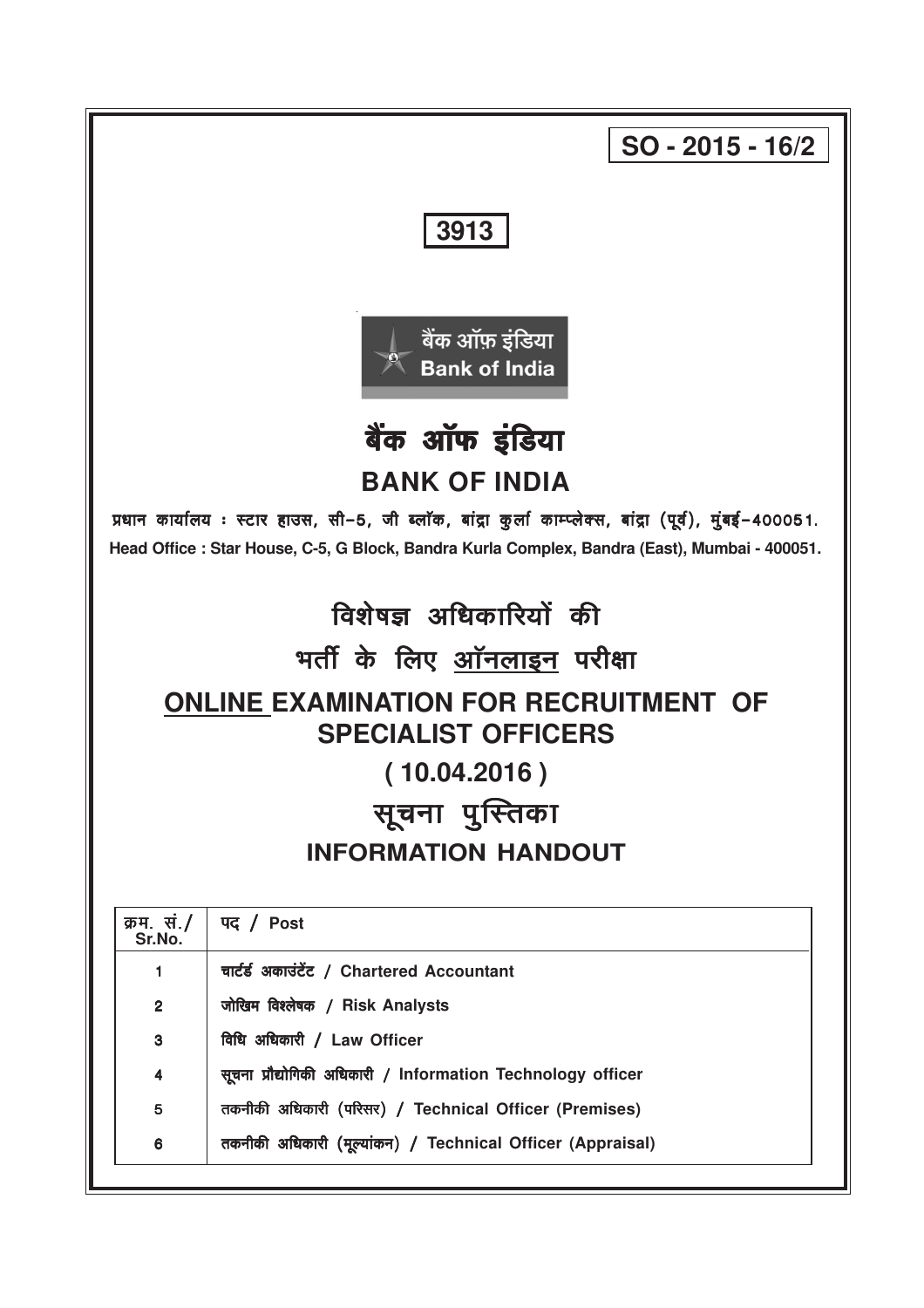# **।**. परिचय

हमें प्रसन्नता है कि आपने हमारें बैंक में विशेषज्ञ अधिकारी के पद पर भर्ती के लिए हमारे विज्ञापन के प्रत्युत्तर में आवेदन किया ।

- 1. जिस ऑनलाइन परीक्षा में आप बैठ रहे हैं उससे संबंधित विभिन्न पहलुओं तथा संबंधित मामलों के बारे में महत्त्वपूर्ण अनुदेश इस पुस्तिका में दिए गए हैं । उत्तरों की जांच ऑनलाइन की जाएगी अतः आप उत्तर दर्शाने के अनुदेशों को ध्यानपूर्वक पढ़ें । आपको सलाह दी जाती है कि इस पुस्तिका को ध्यानपूर्वक पढ़े क्योंकि यह आपको परीक्षा की तैयारी करने के लिए सहायता करेगी ।
- 2. ऑनलाइन परीक्षा में बैठने से पूर्व आपको पूर्ण रूप से सुनिश्चित कर लेना चाहिए कि आप बैंक द्वारा निर्धारित पात्रता के मानदड़ों को सभी प्रकार से पूरा करते हैं ।
- 3. कृपया नोट करें कि यह एक प्रतियोगितात्मक परीक्षा है और इसमें उत्तीर्ण होना ही पर्याप्त नहीं है । साक्षात्कार के लिए पात्रता प्राप्त करने के लिए आपको मेरिट सूची में उच्च स्थान प्राप्त करना होगा । अतः परीक्षा के लिए आप पूरी मेहनत करें ।

# II. सामान्य अनु*देश*

- 1. नोट करने योग्य बातें : कृपया बुलावा पत्र पर दिये हुए अपने अनुक्रमांक, श्रेणी, आवेदित पद, परीक्षा की तिथि, समय तथा स्थान को ध्यानपूर्वक नोट कर लें । कृपया यह भी नोट करें कि यह बुलावा पत्र बैंक द्वारा रोजगार देने का प्रस्ताव नहीं है ।
- 2. उपस्थिति की पाबन्दी : आपको चाहिए कि आप बुलावा-पत्र में दिये गये समय से कम-से-कम आधा घंटा पहले परीक्षा भवन में उपस्थित हो जायें । देरी से आने वाले उम्मीदवारों को परीक्षा भवन में प्रवेश की अनुमति नहीं दी जायेगी ।
- 3. बुलावा पत्र जमा करना : कृपया परीक्षा केन्द्र पर अपना बुलावा–पत्र अपने साथ अवश्य लायें, जिस पर पासपोर्ट साइज की आपकी नवीनतम फोटो निर्धारित स्थान पर अच्छी प्रकार चिपकी हुई होनी चाहिए । साथ में अपना फोटो पहचान के प्रमाण मूल रूप में और साथ में फोटोकापी अपने साथ अवश्य लाए। <u>बुलावा पत्र न लाने या उसपर फोटो न लगाने **या फोटो पहचान के प्रमाण मूल रूप और साथ में (स्वसत्यापित) फोटोकापी न लाने** की</u> स्थिति में आपको परीक्षा में बैठने की अनुमति नहीं दी जायेगी । ध्यान रहे बूलावा-पत्र पर उम्मीदवार के हस्ताक्षर के लिये दिए हुए स्थान पर आपको अपने हस्ताक्षर परीक्षा भवन में निरीक्षक के समक्ष करने होंगे । परीक्षा भवन में निरीक्षक जब उम्मीदवारों से बुलावा पत्र एकत्रित करता है तब अपना बुलावा– पत्र और फोटो पहचान के प्रमाण की फोटोकापी ठीक प्रकार स्टेपल करके उसे सौंप दे। उम्मीदवार ऑनलाइन टेस्ट के बुलावा पत्र की एक प्रति भविष्य में अपने सदर्भ के लिए रख सकते हैं ।
- 4. अन्**देशों का पालन करना :** परीक्षा के दौरान परीक्षा प्रशासकों तथा निरीक्षकों द्वारा दी गई हिदायतों का आपको परीक्षा के सभी स्तरों पर पालन करना होगा । अगर आपने इन हिदायतों का उल्लंघन किया तो आपको अयोग्य घोषित कर दिया जायेगा तथा आपको परीक्षा भवन से चले जाने के लिए भी कहा जा सकता है ।
- 5. पुस्तकों और नोटस् का प्रयोग करने तथा नकल करने अथवा सहायता लेने/देने की अनुमति नहीं दी जाएगी : परीक्षा भवन के अन्दर अलग अथवा घड़ी में लगे कॅलकूलेटर, पेजर, सेल फोन, पुस्तकें, स्लाइड रूल, फूट रूल, नोट बुक तथा लिखित नोट लाने की अनुमति नहीं दी जाएगी । जो उम्मीदवार नकल करते अथवा सहायता करते या सहायता लेते पाया जाएगा उसे अयोग्य घोषित कर दिया जायेगा ।
- 6. लेखन सामग्री का प्रयोग : आप अपने साथ पेंसिले, बाल प्वाइंट पेन, जैसी लेखन सामग्री अवश्य लाएं ।
- 7. कच्चा कार्य पुस्तिका पर करना : आप सभी आवश्यक कच्चा कार्य दिए गए कागज पर करें।

आपको चाहिए कि कमरा छोड़ने से पहले कच्चे काम के लिए दिया गया कागज निरीक्षक को सौंप दें। यदि कोई उम्मीदवार इसे वापस नहीं करता है अथवा प्रश्न या उत्तर कमरे के अन्दर अथवा बाहर ले जाने अथवा देने का प्रयत्न करता हुआ पाया जाता है तो उसे अयोग्य घोषित कर दिया जाएगा और बैंक अपने नियमों के अनुसार उसके विरुद्ध आगे कार्यवाही कर सकती है।

8. यात्रा भत्ता नहीं दिया जाएगा : ऑनलाइन परीक्षा के संबंध में यात्रा भत्ता या अन्य खर्चे नहीं दिए जाएँगे।

III. ऑनलाइन परीक्षा के स्वरुप का विवरण

- परीक्षा ऑनलाइन अर्थात कप्यूटर पर होगी।  $1.$
- उम्मीदवार को लॉगइन स्क्रीन दिखाई पडेगी। उम्मीदवार को अपने यूजर आई डी. और पासवर्ड, जो बुलावा पत्र में दिया गया है, का प्रयोग करते  $\overline{2}$ . हए लॉग इन करना होगा।
- लॉग इन करने के बाद, उम्मीदवार की प्रोफाइल (नाम, रोल न., फोटो इत्यादि) प्रदर्शित की जाएंगी और उम्मीदवार को 'I confirm' बटन पर  $3.$ क्लिक करके प्रोफाइल सही है की पुष्टि करनी है।
- तत्पश्चात् स्क्रीन पर अनूदेश दिखाई पडेंगे।  $4.$
- उम्मीदवार को अनुदेश ध्यान से पढ़ लेने चाहिए और स्क्रीन के बॉटम में दिए गए बॉक्स में 'चेकिंग' (क्लिक) करके इन्हें पढ लिया गया निर्दिष्ट 5. कर देना चाहिए, उसके बाद 'I am ready to begain' बटन एक्टिवेट होगा।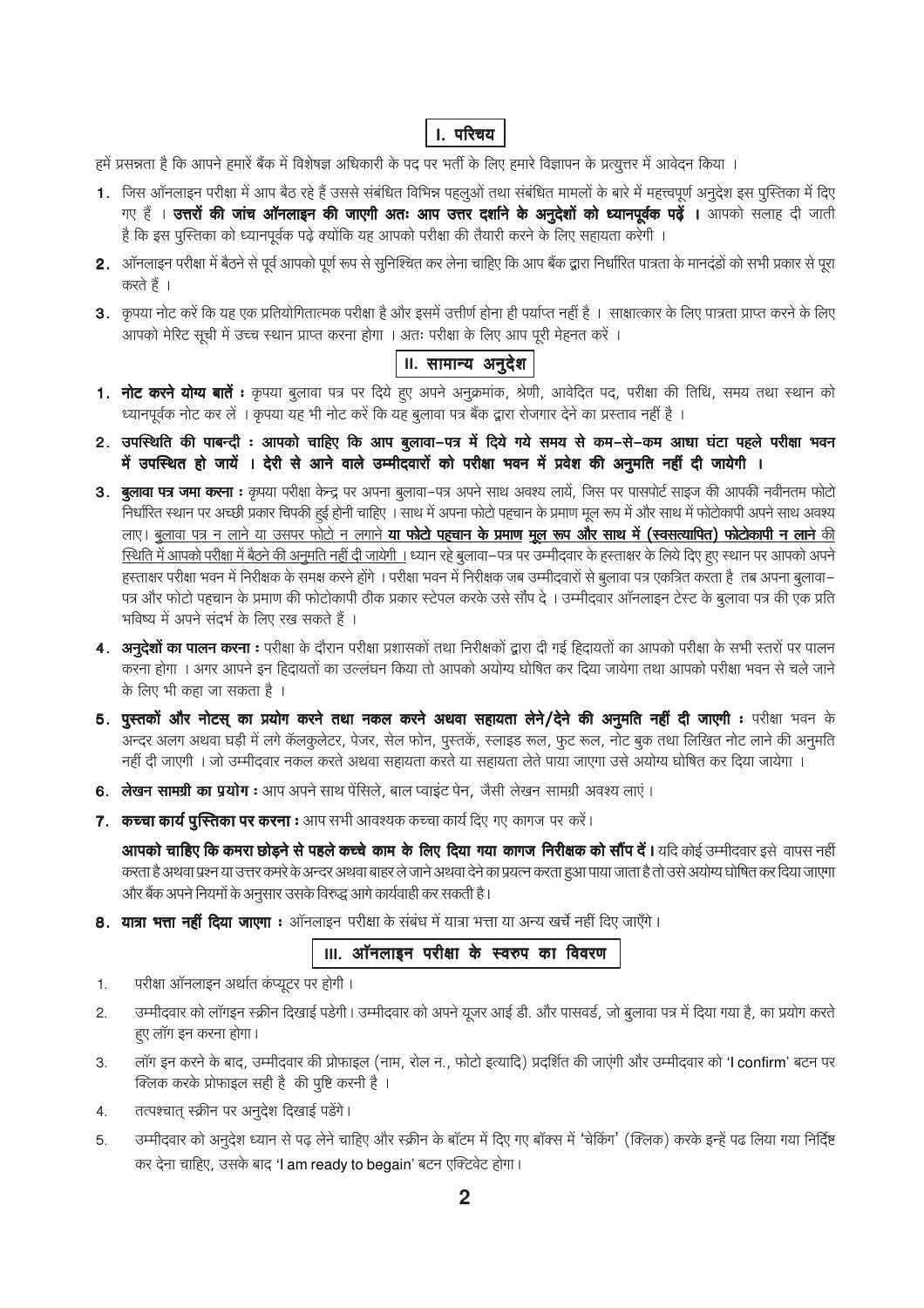# **I. INTRODUCTION**

We are glad that you have applied in response to our advertisement for recruitment for Specialist Officer's Posts in our bank.

- **1.** This booklet contains details pertaining to various aspects of the online test that you are going to take and important instructions about related matters. **The assessment will be done online hence you should carefully read instructions regarding the method of marking answers.** You are advised to study this booklet carefully as it will help you in preparing for the test.
- **2.** Before appearing for the written test you should strictly ensure yourself that you fulfil the eligibility criteria stipulated by the bank in all respects.
- **3.** Please note that since this is a competitive test, mere passing is not adequate. You have to obtain a high rank in the order of merit to get eligibility for interview. You should, therefore, put in your best efforts in the test.

# **II. GENERAL INSTRUCTIONS**

- **1. Particulars to be Noted :** Please note carefully your Roll Number, category, post applied, date, time and venue for the test given in the call letter. Please also note that this call letter does not constitute an offer of employment by the bank.
- **2. Punctuality in Attendance : You should be present at the online test centre at least half an hour before the time given in the call letter. Candidates arriving late will not be permitted to enter the Examination Hall.**
- **3. Call letter to be Surrendered :** Affix firmly your **recent** passport size photograph in the space provided in the call letter and bring it with you alongwith the photo identity proof in original and a photocopy when you come to the venue for the test. **You will not be permitted to appear for the test if you do not bring the call letter with the photograph affixed on it, and photo identity proof in original and a photocopy (duly self attested).** You will be required to sign in the space provided for candidate's signature on your call letter in the presence of the invigilator in the examination hall. You should hand over your call letter and photocopy of photo identity proof to the invigilator in the examination hall duly stapled together, when he collects the call letters from the candidates. Candidates may keep a copy of online test call letter for future reference.
- **4. Compliance with Instructions :** You should scrupulously follow the instructions given by test administrators and the invigilators at all the stages of the test for which you have been called. If you violate the instructions you will be disqualified and may also be asked to leave the examination hall.
- **5. Use of Books, Notes and Copying or Receiving/Giving Assistance Not Allowed :** No calculator, separate or with watch, pagers, cellphones, books, slide rules, foot rules, note-books or written notes will be allowed inside the examination hall. Any candidate who is found either copying or receiving or giving assistance will be disqualified.
- **6. Use of Stationery :** You must bring stationery such as pencils, ball point pen with you.
- **7. Rough work to be done on the sheet provided :** You should do all the necessary rough work on sheet provided only.

**After the test is over, you should hand over the sheet, given for rough work to the invigilator before leaving the room.** Any candidate who does not return or is found to attempt to take or pass on the questions or answers inside or outside the examination hall will be disqualified and the Bank may take further action against him as per rules of the Bank.

**8. Travelling Allowance not admissible :** No travelling allowance or other expenses in connection with the online test will be paid.

# **III. Details about On-line Test Pattern**

- 1. The test would be conducted on-line i.e. on a computer.
- 2. A **login screen** will be displayed to the candidate. The candidate has to log in using his/her User ID and Password which is provided on the Call Letter.
- 3. After logging in Candidate's profile (Name, Roll No. & photograph etc.) will be displayed and the candidate has to confirm the same by clicked on the 'I confirm' button confirming the profile is correct.
- 4. Thereafter the instructions will be displayed on the screen.
- 5. A candidate should read the instructions carefully and indicate that he has done so by 'checking' (click) the box at the bottom of the screen, after which the **'I am ready to begin' button** is activated.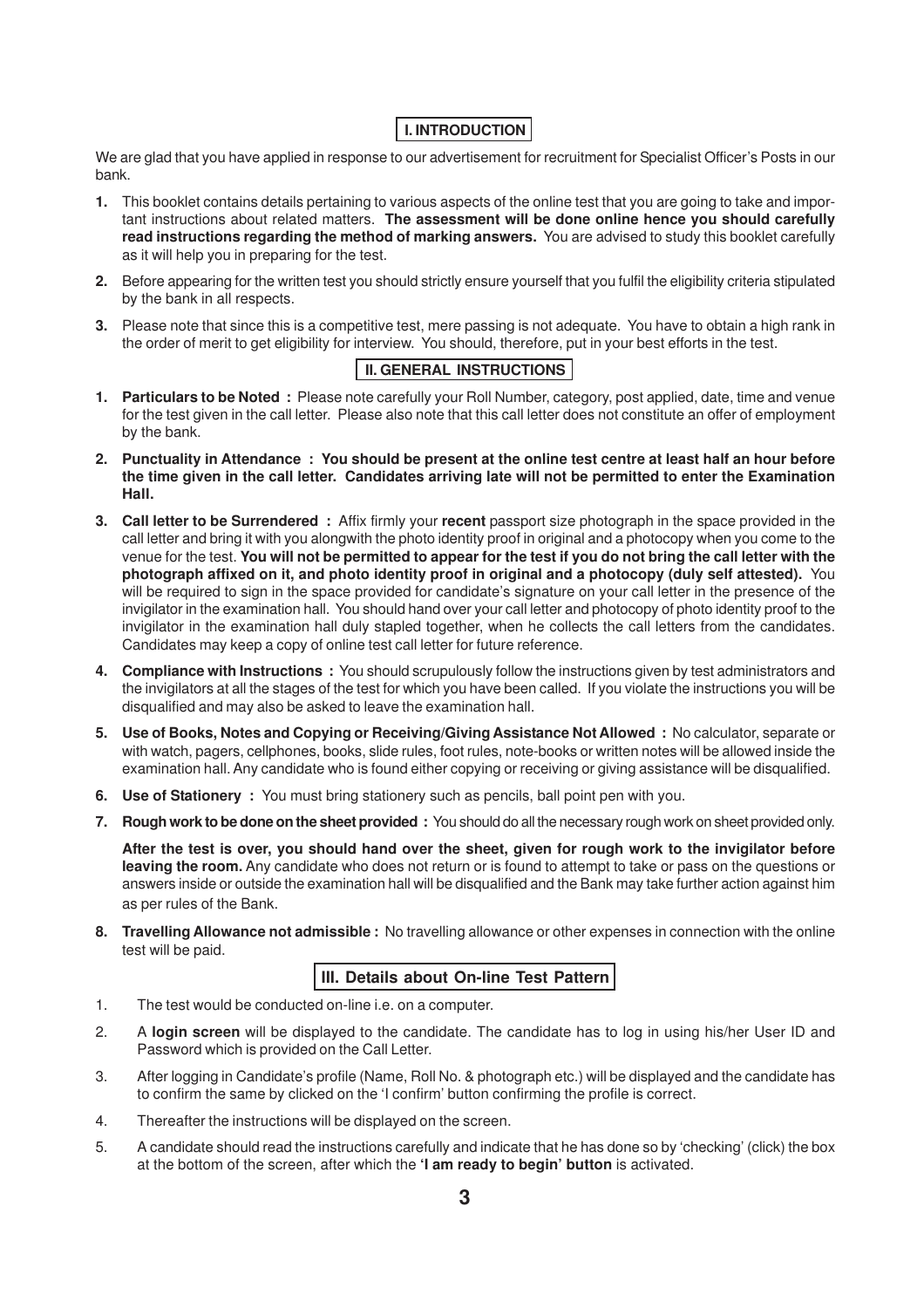- 'I am ready to begin' बटन पर क्लिक करने के बाद परीक्षा का **वास्तविक समय** आरंभ होगा। 6.
- परीक्षा में 150/100 प्रश्न होंगे और प्रत्येक प्रश्न के 5 विकल्प होंगे ।  $\overline{7}$ .
- अंग्रेजी भाषा के प्रश्नों को छोड़कर शेष सभी प्रश्न हिंदी और अंग्रेजी में उपलब्ध होंगे। दिए गए प्रश्न को दूसरी भाषा में देखने के लिए, उम्मीदवार 8. 'view in' ड्रॉप डाउन बॉक्स पर क्लिक करके इच्छित भाषा चून सकता है।
- एक समय में केवल एक प्रश्न दिखाई पड़ेगा। 9.
- सभी प्रश्नों में बह विकल्प होंगे । प्रश्न के पांच उत्तर में से केवल एक सही उत्तर होगा । **उम्मीदवार को सर्वाधिक उपयुक्त उत्तर चुनकर**  $10.$ उसे उस विकल्प को 'माउसक्लिक' करना है जो उसे उपयुक्त/सही लगता है । क्लिक किया गया विकल्प उस प्रश्न का उत्तर माना जाएगा । किसी भी प्रश्न का उत्तर, अंकन के लिये तभी मान्य होगा जब उम्मीदवार ने उसको "Save & Next" अथवा "Mark for Review & Next" के साथ सेव किया हो ।
- सर्वर पर घडी सेट की गई है और आपके स्क्रीन पर ऊपरी दाए कोने में काउंट डाउन टाइमर आपके लिए परीक्षा पूरी करने के लिए शेष समय  $11.$ दर्शाएगा। घड़ी पूरी तरह चल जाने पर परीक्षा का समय स्वत: पूरा हो जाता है आपको अपनी परीक्षा समाप्त या सबमिट नहीं करनी है।
- स्क्रीन पर दाए प्रश्न पैलेट प्रत्येक क्रमांकित प्रश्न का निम्नलिखित में से एक स्टेटस दर्शाता है:  $12.$





- $\overline{5}$ आपने इस प्रश्न का उत्तर दिया है
- आपने इस प्रश्न का उत्तर नहीं दिया है किंतू रिव्यू के लिए मार्क किया है
- आपने इस प्रश्न का उत्तर दिया है किंतु रिव्यू के लिए मार्क किया है  $\left( 9\right)$

रिव्यू के लिए मार्क स्टंटस महज रिमाइंडर का काम करता है कि आपने फिर से देखने के लिए प्रश्न सेट किया है। रिव्यू के लिए मार्क किए गए प्रश्न का उत्तर चुना जाता है तो इस उत्तर पर अंतिम मूल्यांकन में सम्मिलित किया जाएगा ।

- उत्तर देने के लिए प्रश्न चूनने के लिए आपको निम्नलिखित में से एक करना है:  $13.$ 
	- उस नंबर के प्रश्न पर सीधे जाने के लिए आपके स्क्रीन के दाए प्रश्न पैलेट पर प्रश्न नंबर पर क्लिक कीजिए । नोट करें कि इस विकल्प a. के प्रयोग पर वर्तमान प्रश्न का आपका उत्तर **सेव नहीं होता** है ।
	- वर्तमान प्रश्न का उत्तर सेव करने के लिए और क्रम में अगले प्रश्न पर जाने के लिए 'Save & Next' पर क्लिक कीजिए।  $b.$
	- वर्तमान प्रश्न का उत्तर सेव करने, उसे रिव्यू हेत मार्क करने और क्रम में अगले प्रश्न पर जाने के लिए 'Mark for Review & Next'  $\overline{c}$ . पर क्लिक कीजिए ।
- अपना उत्तर चुनने के लिए, एक विकल्प बटन पर क्लिक कीजिए ।  $14.$
- अपना उत्तर बदलने के लिए दूसरा वांछित विकल्प बटन क्लिक कीजिए। 15.
- अपना उत्तर सेव करने के लिए आपको Save & Next पर क्लिक करना चाहिए । 16.
- चूना गया उत्तर डिसिलेक्ट करने के लिए, चूने गए विकल्प पर फिर से क्लिक कीजिए या Clear Response बटन पर क्लिक कीजिए।  $17.$
- रिव्यू के लिए प्रश्न मार्क करने के लिए Mark for Review & Next पर क्लिक कीजिए। यदि मार्कड फोर रिव्यू प्रश्न के लिए उत्तर चुना 18. जाता है तो अंतिम मूल्यांकन में उत्तर पर विचार किया जाएगा।
- किसी प्रश्न का उत्तर बदलने के लिए, पहले प्रश्न सिलेक्ट कीजिए और फिर नये उत्तर पर क्लिक कीजिए और उसके बाद Save & Next बटन  $19.$ पर क्लिक कीजिए ।
- 20. जो प्रश्न उत्तर देने के बाद 'सेव' या 'रिव्यू के लिए मार्क' किए गए हैं, सिर्फ वही प्रश्न मूल्यांकन के लिए कन्सिडर किए जाएंगे।
- स्क्रीन के टॉप बार पर सेक्शनस डिस्प्ले किए जाएंगे । सेक्शन के नाम पर क्लिक करके सेक्शनस के प्रश्न देखे जा सकते हैं । जो सेक्शन आप  $21.$ देखेंगे वह हाइलाइट होगा ।
- किसी सेक्शन के अंतिम प्रश्न पर Save & Next बटन क्लिक करने के बाद आप आटोमैटिकली अगले सेक्शन के पहले प्रश्न पर पहच 22. जाएंगे ।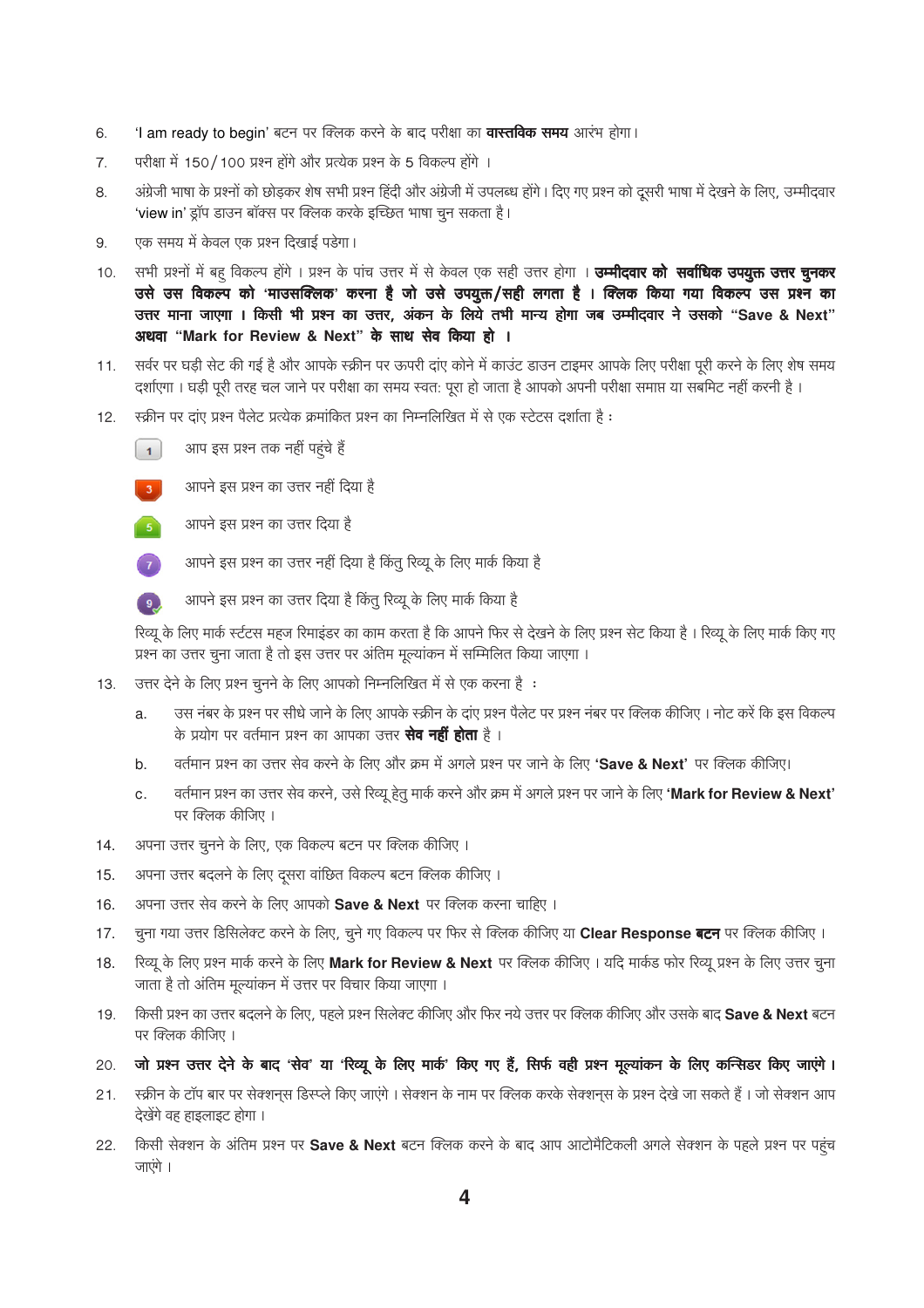- 6. After clicking on the 'I am ready to begin' button the actual **test time** will begin.
- 7. There will be 150/100 Questions and each question is followed by 5 alternatives/options.
- 8. The questions except those on English Language will be available in Hindi and in English. In order to view a given question in the other language, a candidate can click on the 'view in' drop down box and select the desired language.
- 9. Only one question will be displayed at a time.
- 10. All the questions will have multiple choices. Out of the five answers to a question only one will be the correct answer. **The candidate has to select the most appropriate answer and 'mouse click' that alternative which he/ she feels is appropriate/ correct. The alternative/ option that is clicked on will be treated as the answer to that question. Answer to any question will be considered for final evaluation, only when candidates have submitted the answers by clicking on "Save & Next" or "Mark for Review & Next".**
- 11. The clock has been set at the server and the countdown timer at the top right corner of your screen will display the time remaining for you to complete the exam. When the clock runs out the exam ends by default - you are not required to end or submit your exam.
- 12. The question palette at the right of screen shows one of the following statuses of each of the questions numbered:





You have not answered the question.

- $5<sup>1</sup>$ You have answered the question.
	- You have NOT answered the question but have marked the question for review.



You have answered the question but marked it for review.

The Marked for Review status simply acts as a reminder that you have set to look at the question again. If an answer is selected for a question that is Marked for Review, the answer will be considered in the final evaluation.

- 13. To select a question to answer, you can do one of the following :
	- (a) Click on the question number on the question palette at the right of your screen to go to that numbered question directly. Note that using this option **does NOT save your answer** to the current question.
	- (b) Click on **'Save & Next'** to save answer to current question and to go to the next question in sequence.
	- (c) Click on **'Mark for Review and Next'** to save answer to current question, mark it for review, and to go to the next question in sequence.
- 14. To select your answer, click on one of the option buttons.
- 15. To change your answer, click another desired option button.
- 16. To save your answer, you MUST click on **Save & Next.**
- 17. To deselect a chosen answer, click on the chosen option again or click on the **Clear Response** button.
- 18. To mark a question for review click on **Mark for Review & Next**. If an answer is selected for a question that is Marked for Review, the answer will be considered in the final evaluation.
- 19. To change an answer to a question, first select the question and then click on the new answer option followed by a click on the **Save & Next** button.
- **20. Questions that are saved or marked for review after answering will ONLY be considered for evaluation.**
- 21. Sections will be displayed on the top bar of the screen. Questions in a section can be viewed by clicking on the section name. The section you will view will be highlighted.
- 22. After clicking the **Save & Next** button on the last question for a section, you will automatically be taken to the first question of the next section.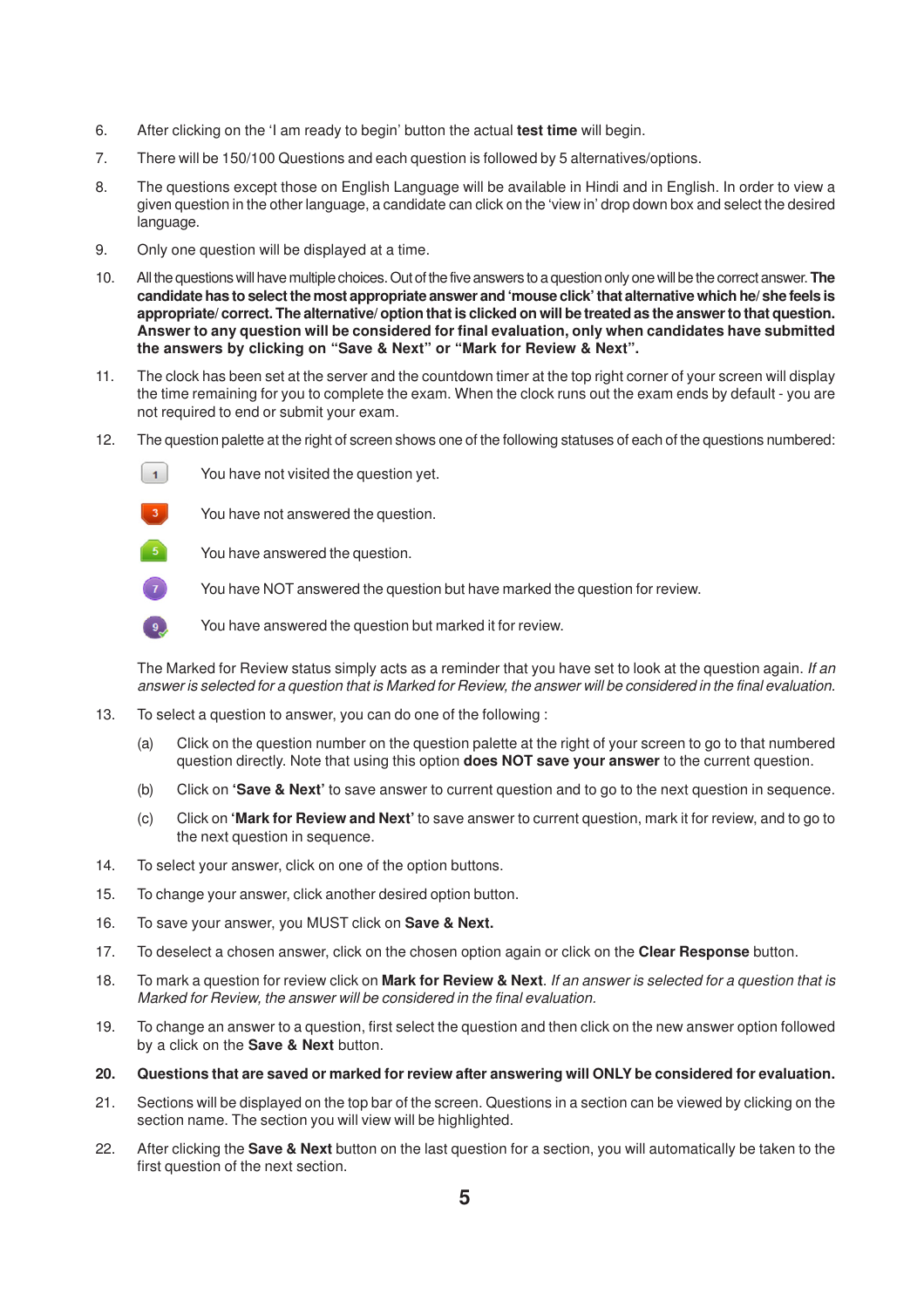- सेक्शन के प्रश्नों के स्टेटस को देखने के लिए सेक्शनों के नामों पर आप माउस कर्सर मूव कर सकते हैं। 23.
- आपकी सुविधानुसार परीक्षा के दौरान आप कभी भी सेक्शनों और प्रश्नों के बीच शफल कर सकते हैं। 24.
- उम्मीदवारों से अनूरोध है कि "टेस्ट एडमिनिस्ट्रेटर" के निर्देशों का ध्यान से अनुसरण करें। यदि कोई उम्मीदवार निर्देशों/नियमों अनुसरण नहीं करता है 25. तो इसे कदाचार/अनूचित तरीके अपनाने का मामला माना जाएगा और उम्मीदवार बैंक द्वारा निर्णीत अवधि के लिए पारीक्षाओं में बैठने से डिबारमेंट के लिए पात्र होगा।
- उम्मीदवार केवल परीक्षा शुरू होने से पहले टेस्ट एडमिनिस्ट्रेटर को अपनी शंकाओं का समाधान कर सकता है। परीक्षा शुरु होने के बाद 26. किसी भी क्वेरी (शंका) का उत्तर नहीं दिया जाएगा।
- परीक्षा की समाप्ति के बाद, उम्मीदवार ना ही किसी भी प्रश्न का उत्तर दे पाएंगे और ना ही अपने उत्तर जांच पाएंगे। उम्मीदवार ने 'सबमिट' बटन 27. क्लिक नहीं किया होगा तब भी कंप्यूटर सिस्टम द्वारा उसके उत्तर स्वत: सेव कर लिए जाएंगे।
- 28. कृपया नोट करें :-
	- (a) परीक्षा का पूर्ण समय समाप्त होने तक उम्मीदवारों को "फाइनली सबमिट" करने नहीं दिया जाएगा ।
	- (b) एक बार परीक्षा शुरू हो जाने पर किसी भी परिस्थिति में कोई उम्मीदवार की-बोर्ड की किसी भी बटन पर क्लिक नहीं करेगा क्यों कि इससे परीक्षा लॉक हो जाएगी ।

## |सामान्य|

- (1) आप परीक्षा मे कम से कम एक दिन पहले परीक्षा केंद्र पर जगह की प्रष्टि करने के लिए जाएं ताकि आप परीक्षा के दिन समय पर रिपोर्ट कर सकें
- (2) अपने साथ एक पेन लाएं। आपको एक कागज दिया जाएगा जिसपर आप कच्चा काम और उन प्रश्नों की संख्याएं लिख सकते हैं जिनकी आप 'सब्मिट' बटन दबाने से पहले समीक्षा करना चाहेंगे।

IV. ध्यान देने योग्य महत्त्वपूर्ण बातें

- 1. महत्त्वपूर्ण: आपके उत्तरों की जांच नहीं की जाएगी
	- (i) यदि आप परीक्षा प्रशासक के अनुदेशों का पालन नहीं करेंगे।
	- (ii) यदि आप अपना कच्चा काम दिए गए कागज के अलावा किसी और कागज पर करेंगें।
- 2. आप अपने साथ निम्नलिखित वस्तुएं लेकर आएं :-
	- (i) प्रवेश पत्र पर हाल ही में खिचाया हुआ पासपोर्ट आकार का अपना फोटो चिपकाएं ।
	- (ii) फोटो पहचान के प्रमाण जैसे (पैनकार्ड/पासपोर्ट/ड्राइविंग लाइसेंस/वोर्ट्सकार्ड/फोटो सहित बैंक पासबूक/राजपत्रित अधिकारी/ जन प्रतिनिधि द्वारा जारी फोटो पहचान के प्रमाण (अधिकारीक लेटर हेड पर)/मान्यता प्राप्त महाविद्यालयों/विश्वविद्यालयों द्वारा जारी पहचान पत्र/फोटो सहित आधार कार्ड/कर्मचारी पहचान पत्र) मूल रूप में और साथ में फोटोकापी ।
	- (iii) एक पेन्सिल और एक बॉल पेन ।
- राशन कार्ड और ई–आधार कार्ड को वैध पहचान–प्रमाण के रूप में स्वीकार नहीं किया जाएगा ।
- उन उम्मीदवारों के मामले में जिन्होंने अपना नाम बदल लिया है, यदि वे वास्तविक राजपत्रित अधिसूचना/अपना वास्तविक विवाह  $\bullet$ प्रमाण पत्र/वास्तविक शपथपत्र प्रस्तुत करते हैं तो ही उन्हें अनुमत किया जाएगा ।
- 3. बायोमीट्रिक डाटा (बाएं अंगूठे का निशान) परीक्षा स्थल पर लिया जाएगा । इस संदर्भ में कृपया निम्नलिखित का ध्यान रखेः
- (क) यदि उंगलियों पर कोई परत हो (स्याही/मेहंदी/रंग आदि लगी हुई) तो उन्हें धोना सुनिश्चित करें ताकि परीक्षा की तिथि से पहले उन पर लगी परत उतर जाए ।
- (ख) यदि उंगलियां मैली या धूलभरी हों तो फिंगर प्रिंट (बायोमीट्रिक) लिए जाने से पहले उन्हें धोकर सूखा लेना सूनिश्चित करें।
- (ग) सूनिश्चित कर ले कि दोनों हाथों की उंगलियां सूखी हों । यदि उंगलियां नम हो तो प्रत्येक उंगली पोछकर उसे सूखा लें।
- (घ) यदि कैप्चर किया जाने वाला बाया अंगूठा चोटिल/क्षतिग्रस्त हो तो तुरंत परीक्षा केंद्र में संबंधित प्राधिकारी को सूचित करें। (इन बिन्दुओं में से किस का भी पालन न करने पर परीक्षा में शामिल होने से वंचित रखा जाएगा)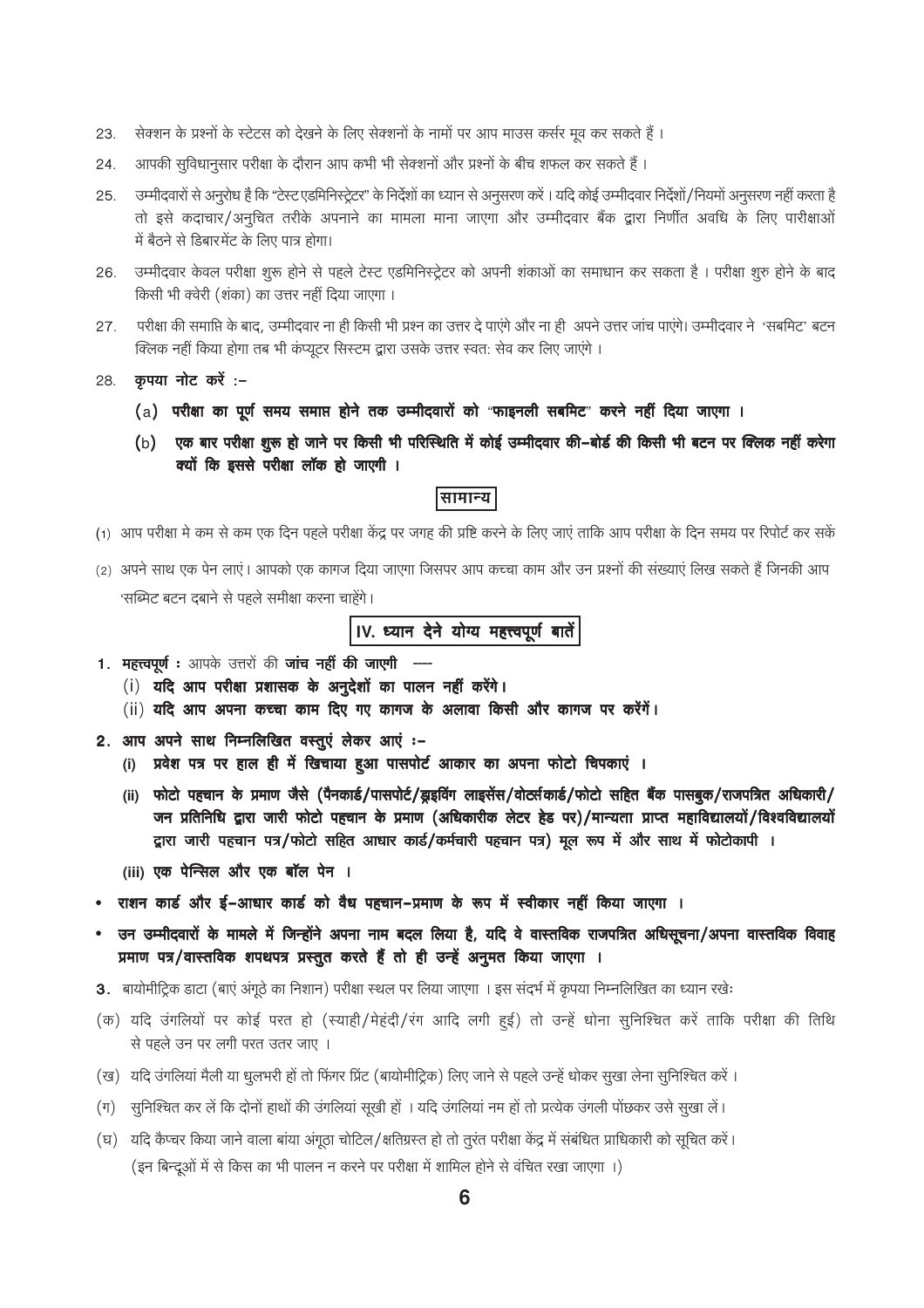- 23. You can move the mouse cursor over the section names to view the status of the questions for that section.
- 24. You can shuffle between sections and questions anytime during the test as per your convenience.
- 25. The candidates are requested to follow the instructions of the "Test Administrator" carefully. If any candidate does not follow the instructions / rules, it would be treated as a case of misconduct/adoption of unfair means and such a candidate would be liable for debarment from appearing for tests for a period as decided by Bank.
- 26. The candidates may ask the Test Administrator about their doubts or questions only before the commencement of the test. No query shall be entertained after the commencement of the test.
- 27. After the expiry of Test, the candidates will not be able to attempt any question or check their answers. The answers of the candidate would be saved automatically by the computer system even if he/ she has not clicked the "Submit" button.

#### **28. Please note :**

- **(a) Candidates will not be allowed to "finally submit" unless they have exhausted the actual test time.**
- **(b) Under no circumstances should a candidate click on any of the 'keyboard keys' once the exam starts as this will lock the exam.**

## **General**

- (1) You may visit the **test** centre at least one day before the test to confirm the location so that you are able to report on time on the day of the test.
- (2) Carry a pen with you. A sheet of paper will be provided which can be used for rough work and taking down the question number which you may like to review at the end before pressing the 'Submit' button.

# **IV. IMPORTANT POINTS TO REMEMBER**

- **1. IMPORTANT :** Your answer **MAY NOT** be assessed –––
	- (i) **If you do not follow the instructions of the Test Administrator.**
	- (ii) **If you do the rough work on any other sheet other than the one provided.**
- **2. You are advised to bring with you the following things :-**
	- **(i) Call letter with your recent passport size photograph affixed thereon.**
	- **(ii) Photo identity proof such as (such as PAN Card/Passport/Driving License/Voter's Card/Bank Passbook with photograph/Photo Identity proof issued by a Gazetted Officer/People's Representative (on official letterhead)/Identity Card issued by a recognized College/University/Aadhaar Card with a photograph/Employee ID) in original and aphotocopy.**
	- **(iii) A Pencil and a ball point pen.**
- **•** Ration Card and E-aadhaar Card will not be accepted as valid ID proof.
- **• In case of candidates who have changed their name will be allowed only if they produce original Gazette notification/their original marriage certificate/affidavit in original.**
- 3. Biometric data (left thumb impression) will be captured at the test venue. With regards to the same, please note the following :
- (a) If fingers are coated (stamped ink/mehndi/coloured...etc), ensure to thoroughly wash them so that coating is completely removed before the exam day.
- (b) If fingers are dirty or dusty, ensure to wash them and dry them before the finger print (biometric) is captured.
- (c) Ensure fingers of both hands are dry. If fingers are moist, wipe each finger to dry them.
- (d) If the primary finger (left thumb) to be captured is injured/damaged, immediately notify the concerned authority in the test centre.

(Any failure to observe these points will result in non-admittance for the test)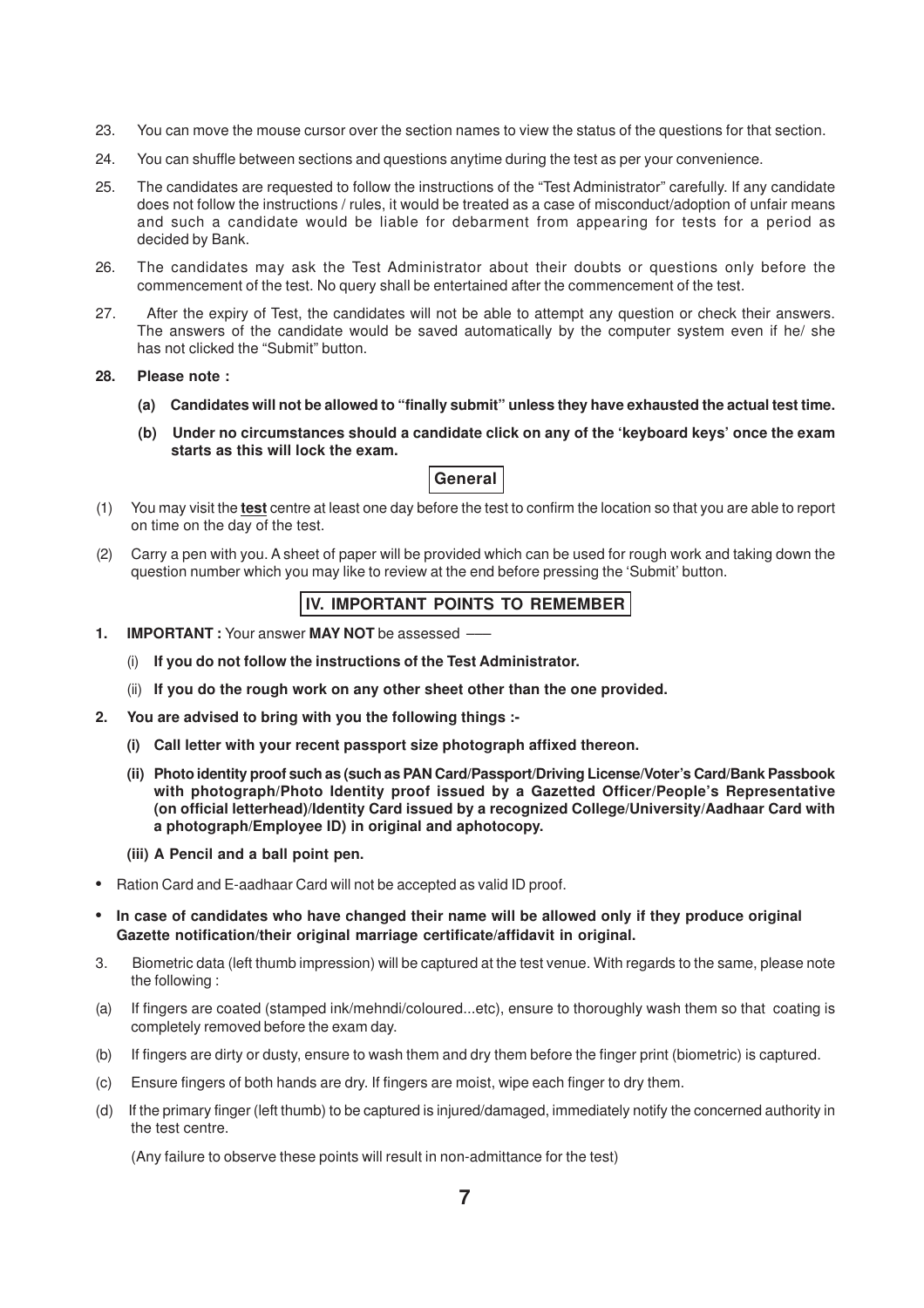3. जब ऑनलाइन परीक्षा के लिए शुरू करने का संकेत दिया जाये तो स्कूल/कॉलेज/विश्वविद्यालय की परीक्षाओं की तरह प्रत्येक प्रश्नावली के सभी प्रश्न पढ़ने में अपना समय नष्ट मत कीजिए । ये प्रश्न वस्तुनिष्ठ प्रकार के हैं, अतः आप एक–एक प्रश्न को सावधानी से पढ़कर तूरन्त उसके उत्तर को दर्शा दीजिए । यदि आपको कोई प्रश्न कठिन लगता है तो उस पर समय नष्ट मत कीजिए । उसे छोडकर अगले प्रश्न का उत्तर दीजिये । छोडे गए मुश्किल प्रश्नों को सबसे अन्त में, यदि समय बचे, तो हल किया जा सकता हैं।

#### महत्त्वपूर्णः

जो उम्मीदवार ऑनलाइन परीक्षा या बाद की चयन प्रक्रिया के दौरान गलत तरीके अपनाएंगे ऐसे उम्मीदवार के विरुद्ध आपराधिक अभियोजना के अलावा निम्नलिखित कार्रवाई भी की जा सकती है:

- (क) जिस परीक्षा में वह उम्मीदवार है, उसमें अपात्र मानना
- (ख) बैंक द्वारा आयोजित किसी परीक्षा में स्थाई रूप से या विनिर्दिष्ट अवधि के लिए रोक लगाना
- (ग) यदि वह बैंक में कार्यग्रहण कर चुके है तो उसकी सेवा समाप्त करना ।

बैंक उम्मीदवारों के उत्तर अन्य उम्मीदवारों के साथ यह पता लगाने के लिए विश्लेषित करेगा कि क्या सही एवं गलत उत्तरों में समानता का कोई पैटर्न तो नहीं है । यदि बैंक द्वारा इस संबंध में अपनाई गई विश्लेषणात्मक प्रक्रिया में यह नतीजा/निष्कर्ष निकलता है कि उत्तर आपस में बांटकर लिखे गए हैं और प्राप्त किए गए स्कोर असली/वैध नहीं है, तो बैंक संबंधित उम्मीदवारों की उम्मीदवारी निरस्त करने का अधिकार सुरक्षित रखता है और ऐसे उम्मीदवारों (अयोग्य ठहराए गए) के परिणाम को रोके रखा जाएगा ।

## V. ऑनलाइन परीक्षा

ऑनलाइन परीक्षा में निम्नलिखित वस्तुनिष्ठ प्रश्नावलियां होंगी ।

## विधि अधिकारी स्केल-।।

| क्र. सं. | प्रश्नावली का नाम                                   | प्रश्नों की संख्या   अधिकतम अंक |     | अवधि     |
|----------|-----------------------------------------------------|---------------------------------|-----|----------|
|          | अंग्रेजी भाषा                                       | 50                              | 50  |          |
| 2.       | सामान्य सचेतता बैंकिंग उद्योग<br>के विशेष संदर्भ मे | 50                              | 50  | 120 मिनट |
| 3.       | व्यावसायिक ज्ञान                                    | 50                              | 100 |          |
|          | कु ल                                                | 150                             | 200 |          |

चार्टर्ड अकाउंटेंट स्केल-।।, जोखिम विश्लेषक स्केल-।।, सूचना प्रौद्योगिकी अधिकारी स्केल-।।, तकनीकी अधिकारी (परिसर) <u>और (मूल्यांकन) स्केल-॥</u>

| क्र. स. | प्रश्नावली का नाम | प्रश्नों की संख्या   अधिकतम अंक |     | अवधि    |
|---------|-------------------|---------------------------------|-----|---------|
|         | अंग्रेजी भाषा     | 50                              | 50  |         |
| 2.      | व्यावसायिक ज्ञान  | 50                              | 100 | 90 मिनट |
|         | क ल               | 100                             | 150 |         |

सभी प्रश्नावलियों के लिए कूल मिलाकर 90 मिनट/120 मिनट का समय निर्धारित है। आप इच्छानूसार प्रश्नावली/प्रश्नों को किसी भी क्रम से हल कर सकते हैं । आपके हित में आपको सलाह दी जाती है कि आप किसी एक प्रश्नावली पर अधिक समय न लगाएं क्योंकि ऑनलाइन परीक्षा में उत्तीर्ण होने के लिए प्रत्येक प्रश्नावली में उत्तीर्ण होना अनिवार्य है और मैरिट क्रम में भी उच्च स्थान प्राप्त करना होगा

**उत्तीर्णांक:** साक्षात्कार के लिए बुलाए जाने के लिए विचार करने हेतु उम्मीदवार को प्रत्येक परीक्षा में और कुल रूप से न्यूनतम निर्दिष्ट अंक प्राप्त करने होंगे। अलग–अलग परीक्षाओं में मात्र उत्तीर्ण होना ही काफी नहीं होगा, क्योंकि साक्षात्कार में बुलाए जाने के लिए मेरिट में ऊपर आने हेतु उम्मीदवार को पर्याप्त रूप से अधिक कूल अंक प्राप्त करने होंगे । घोषित रिक्तियों में नियुक्ति के लिए विचार करने के लिए उम्मीदवार को ऑनलाइन परीक्षा और साक्षात्कार में उत्तीर्ण होना होगा ।

अगर आप वस्तुनिष्ठ प्रश्नावलियों में गलत उत्तर देंगे तो दंड स्वरूप आपके अंकों में कटौती की जायेगी । किसी भी प्रश्नावली में पूछे जाने वाले प्रत्येक प्रश्न के पाँच वैकल्पिक उत्तर दिये जाते हैं । ऐसे किसी भी प्रश्न के निर्धारित अंकों में से, जिसका आपने गलत उत्तर दिया है, दंड के रूप में एक –चौथाई या 0.25 अंक काट लिए जायेंगे । अगर कोई प्रश्न खाली छोड़ दिया जाता है, अर्थात् आप उसका उत्तर नहीं देते हैं, तो उस प्रश्न के लिए अंकों में कोई भी कटौती नहीं की जायेगी । अगर किसी प्रश्नावली में कटौती किये गये अंक अंशों में होंगे तो प्राप्ताकों को निकटतम पूर्णांकों में बदल दिया जायेगा । **अतः उत्तर देते समय आपको अत्यंत सावधान रहना चाहिये ।**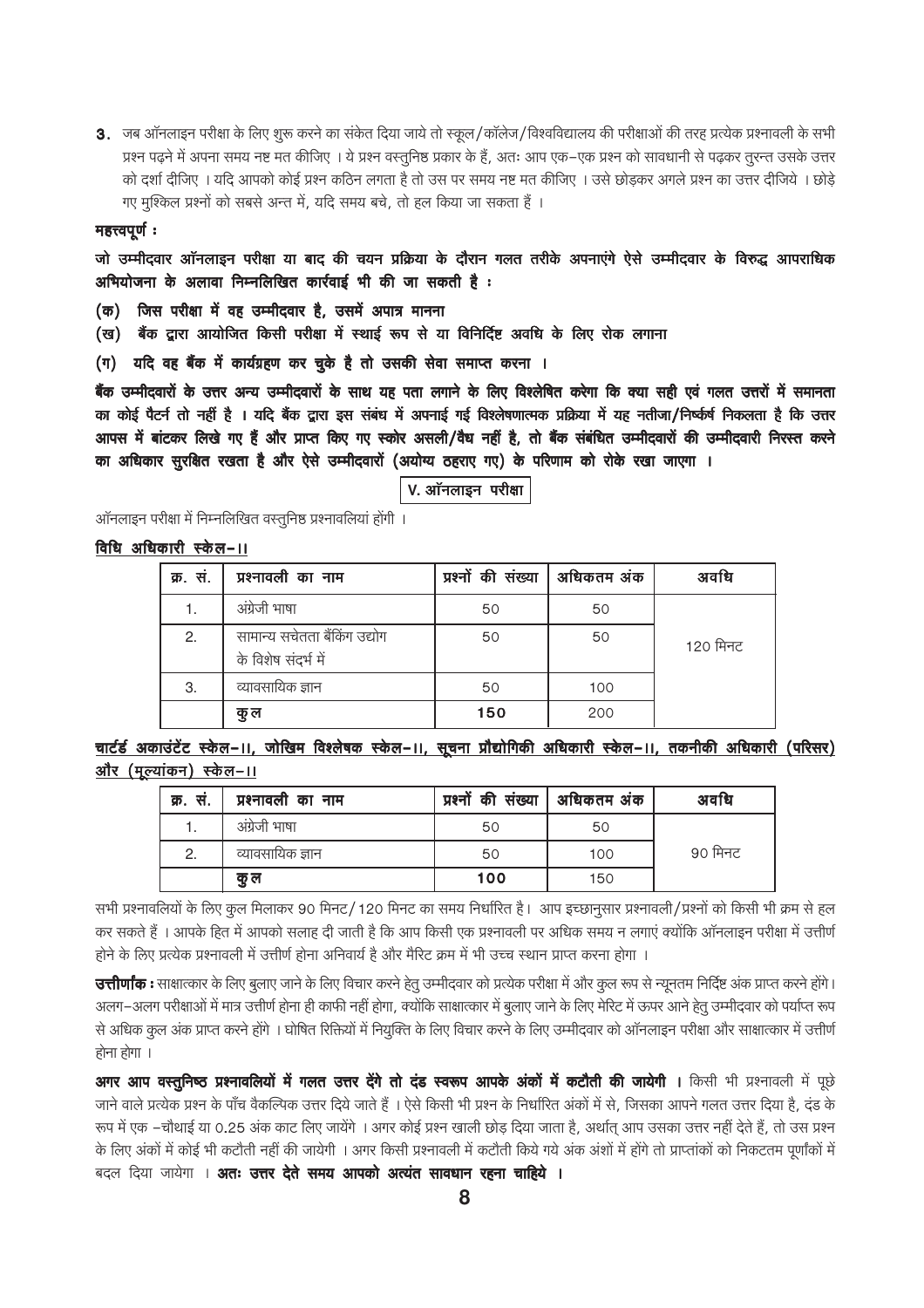**3.** When the start signal for online test is given, do not waste your time in first reading all the questions in each of the tests as is done in the School/College/University tests. Since these questions are of objective type, read a particular question and immediately mark your answer. In case you find a particular question difficult, skip the question and go on to the next question. The question so skipped may be solved at the end, if time is available.

#### **IMPORTANT :**

**If any Candidate resorts to any unfair practices either during the online test or during subsequent selection procedure such a candidate may, in addition to rendering himself/herself liable to criminal/prosecution, be liable :**

- **(a) To be disqualified from the test for which he/she is a candidate.**
- **(b) To be debarred either permanently or for a specified period from any test conducted by the Bank.**
- **(c) For termination of service, if he/she has already jointed the Bank.**

**Bank would be analysing the responses (answers) of individual candidates with other candidates to detect patterns of similarity of right and wrong answers. If in the analytical procedure adopted by Bank in this regard, it is inferred/concluded that the responses have been shared and scores obtained are not genuine/ valid, Bank reserves right to cancel the candidature of the concerned candidates and the result of such candidates (disqualified) will be withheld.**

| V.  ONLINE TEST |  |
|-----------------|--|
|                 |  |

In the online test there will be following objective tests.

#### **Law Officer Scale II**

| Sr. No. | Name of the Test                                                | <b>No. of Questions</b> | Maximum Marks | <b>Duration</b> |
|---------|-----------------------------------------------------------------|-------------------------|---------------|-----------------|
| 1.      | English Language                                                | 50                      | 50            |                 |
| 2.      | General Awareness with special<br>reference to Banking Industry | 50                      | 50            | 120 Minutes     |
| 3.      | Professional Knowledge                                          | 50                      | 100           |                 |
|         | Total                                                           | 150                     | 200           |                 |

#### **Chartered Accountant Scale II, Risk Analyst Scale II, Information Technology Officer Scale II, Technical Officer (Premises) & (Appraisal) Scale II**

| Sr. No. | <b>Name of the Test</b> |     | <b>No. of Questions   Maximum Marks </b> | <b>Duration</b> |
|---------|-------------------------|-----|------------------------------------------|-----------------|
|         | English Language        | 50  | 50                                       |                 |
| 2.      | Professional Knowledge  | 50  | 100                                      | 90 Minutes      |
|         | Total                   | 100 | 150                                      |                 |

90 minutes/120 minutes exact and total composite time for all the above Tests. You may attempt the tests/questions in any order you like. However in your interest you are advised not to spend too much time on any one of the tests because to qualify in the online test you have to pass each one of the tests, separately and also obtain sufficiently high mark in the merit order.

**Pass Marks** : Each candidate will have to secure a minimum score in each of the tests as well as on the Total considered to be called for interview. Mere passing in individual tests may not be sufficient as candidates should also score sufficiently high on Total in order of merit to be called for interview. A candidate should qualify in the online test and interview for being considered for appointment in vacancies announced.

**THERE WILL BE PENALTY FOR WRONG ANSWER MARKED BYYOU IN THE OBJECTIVE TESTS.** There are five alternatives in every question of a test. For each question for which a wrong answer has been given by you, one-fourth or 0**.**25 of the marks assigned to that question will be deducted as penalty. If a question is left blank, i.e. no answer is given by you, there will be no penalty for that question. If the total of the penalty for a test is in fraction, the marks obtained will be rounded off to the nearest integer. **YOU SHOULD THEREFORE BE CAREFUL IN MARKING YOUR ANSWERS.**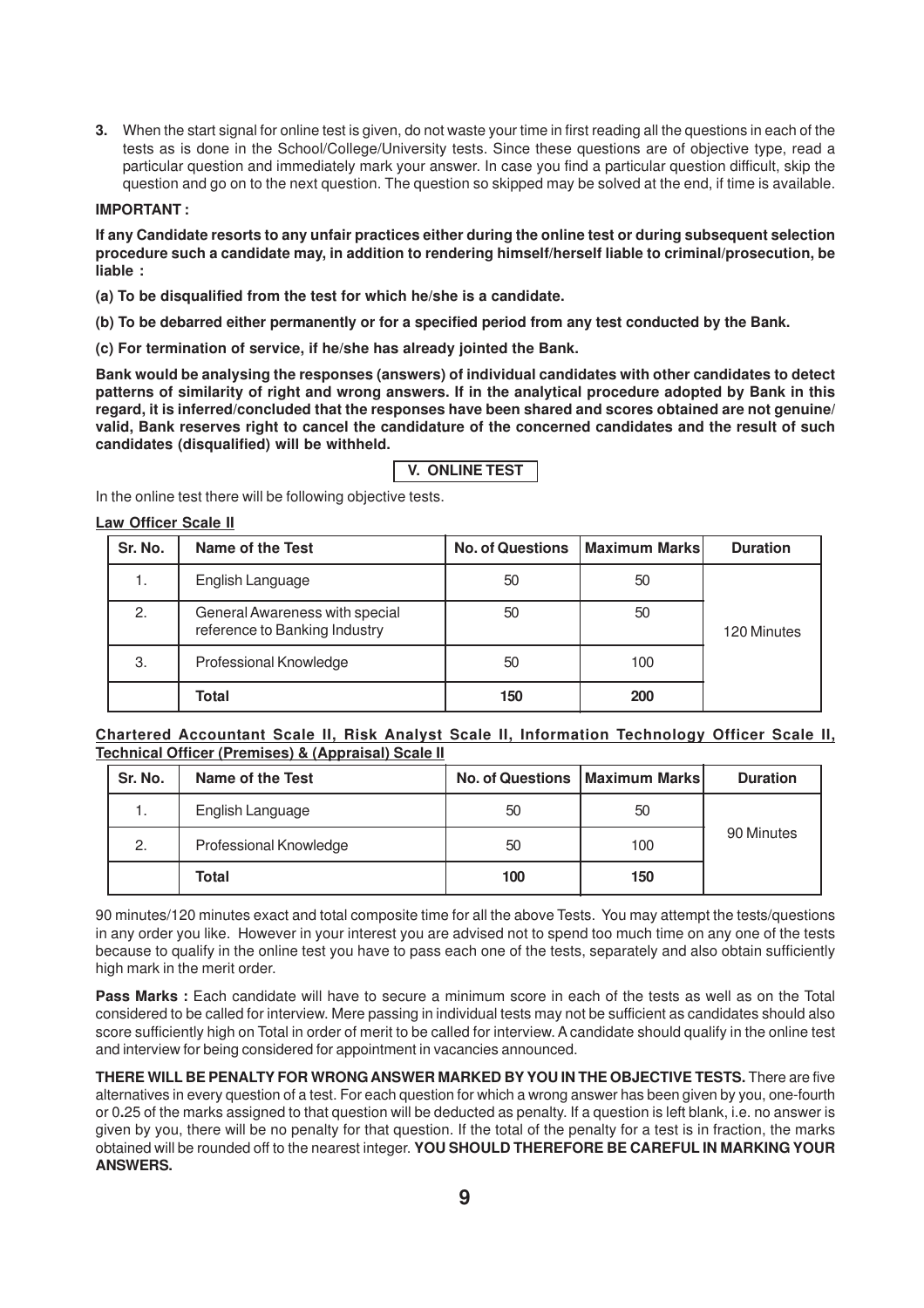## नमूना प्रश्न

वस्तुनिष्ठ परीक्षाओं के लिए कुछ नमूना प्रश्न नीचे दिये जा रहे हैं । इस प्रकार के प्रश्न उदाहरण मात्र हैं । यह सूची पूर्ण नहीं हैं । असली परीक्षा में इस प्रकार के कुछ अथवा सभी प्रश्न हो सकते हैं और इसके अतिरिक्त अन्य प्रकार के भी हो सकते हैं ।

# अंग्रेजी

इस प्रश्नावली का प्रयोजन आपके अंग्रेजी भाषा ज्ञान की परीक्षा करना है। व्याकरण, शब्दावली, वाक्य पूर्ण करना, समानार्थी, विलोमार्थी, अनुच्छेद की बोधगम्यता आदि प्रश्नों से आपके अंग्रेजी भाषा संबंधी ज्ञान की परीक्षा की जाएगी। नीचे कुछ नमूने के प्रश्न प्रस्तुत हैं, उनका अध्ययन करें और उत्तर दें।

निर्देश : निम्नलिखित वाक्यों को सार्थक ढंग से पूर्ण करने के लिए वाक्यों के नीचे दिये गये शब्दों में से उपयुक्त शब्द का चयन करें ।

| प्र.1.      |                                      |                                                                                                         |     |              |             |            |                                                                                                                                                            |  |
|-------------|--------------------------------------|---------------------------------------------------------------------------------------------------------|-----|--------------|-------------|------------|------------------------------------------------------------------------------------------------------------------------------------------------------------|--|
|             | $(1)$ at                             | $(2)$ through $(3)$ in                                                                                  |     |              | $(4)$ to    |            | $(5)$ over                                                                                                                                                 |  |
|             |                                      | इसका ठीक उत्तर "through" है जिसकी उत्तर संख्या '2' है ।                                                 |     |              |             |            |                                                                                                                                                            |  |
| $\Pi$ .2.   |                                      |                                                                                                         |     |              |             |            |                                                                                                                                                            |  |
|             | $(1)$ enact                          | $(2)$ enforce                                                                                           |     | (3) cancel   |             | (4) strike | (5) declare                                                                                                                                                |  |
| я.з.        |                                      |                                                                                                         |     |              |             |            |                                                                                                                                                            |  |
|             | (1) explained                        | (2) warned                                                                                              |     | (3) apprised |             | $(4)$ told | (5) intimated                                                                                                                                              |  |
|             |                                      | एक भाग में होगी । उस भाग का क्रमांक ही आपका उत्तर है । यदि वाक्य में कोई गलती नहीं है तो उत्तर (5) है । |     |              |             |            | निर्देश : कृपया प्रत्येक वाक्य पढ़कर यह पता करें कि क्या उसमें कोई व्याकरण संबंधी गलती है ? यदि कोई गलती हो तो वह वाक्य के किसी                            |  |
| Я.4.        |                                      | I am twenty / two years old / when I first / joined the bank.                                           |     |              |             |            | No error                                                                                                                                                   |  |
|             | (1)                                  | (2)                                                                                                     | (3) | (4)          |             |            | (5)                                                                                                                                                        |  |
|             | गलती (1) में है । अतः उत्तर '1' है । |                                                                                                         |     |              |             |            |                                                                                                                                                            |  |
| प्र.5.      |                                      | To the Hindus / the Ganga is / holier than / any other river.                                           |     |              |             |            | No error                                                                                                                                                   |  |
|             | (1)                                  | (2)                                                                                                     | (3) | (4)          |             |            | (5)                                                                                                                                                        |  |
|             |                                      | इस प्रश्न में कोई गलती नहीं है । अतः इस प्रश्न का ठीक उत्तर '5' है ।                                    |     |              |             |            |                                                                                                                                                            |  |
| Я.6.        |                                      | Of all the teachers / in our school / our class teacher / were very strict.                             |     |              |             |            | No error                                                                                                                                                   |  |
|             | (1)                                  | (2)                                                                                                     |     | (3)          | (4)         |            | (5)                                                                                                                                                        |  |
|             |                                      |                                                                                                         |     |              |             |            | <b>निर्देश :</b> प्रत्येक प्रश्न में दिये गये पाँच विकल्पों में से ऐसा शब्द चुनें जो अर्थ की दृष्टि से बड़े अक्षरों में लिखे गये शब्द के अर्थ के समीप हो । |  |
| $\Pi.7.$    | <b>LETHAL</b>                        |                                                                                                         |     |              |             |            |                                                                                                                                                            |  |
|             | $(1)$ light                          | (2) dangerous                                                                                           |     | (3) deadly   | $(4)$ cruel |            | (5) thoughtless                                                                                                                                            |  |
| Л.8.        | <b>CENTENARY</b>                     |                                                                                                         |     |              |             |            |                                                                                                                                                            |  |
|             | $(1)$ a guard                        |                                                                                                         |     |              |             |            | (2) a hundred years (3) a very old man (4) hundred runs (5) hundredth anniversary                                                                          |  |
| <b>у.9.</b> | <b>TRIUMPH</b>                       |                                                                                                         |     |              |             |            |                                                                                                                                                            |  |
|             | $(1)$ conquer $(2)$ smash            |                                                                                                         |     | $(3)$ earn   | $(4)$ brave |            | (5) capture                                                                                                                                                |  |
|             |                                      |                                                                                                         |     |              |             |            | <b>निर्देश :</b> प्रत्येक प्रश्न में दिये गये पाँच विकल्पों में से ऐसा शब्द चुनें जो अर्थ की दृष्टि से बड़े अक्षरों में लिखे गये शब्द का विपरीतार्थी हो ।  |  |
| $\Pi.10.$   | <b>LIVELY</b><br>$(1)$ simple        | $(2)$ weak                                                                                              |     | $(3)$ dull   |             | (4) angry  | $(5)$ moron                                                                                                                                                |  |
| $\Pi.11.$   | <b>INADVERTENT</b>                   | (1) adequate (2) available (3) sluggish (4) negligent                                                   |     |              |             |            | (5) intentional                                                                                                                                            |  |
|             |                                      | इसके अतिरिक्त आपकी अनुच्छेद की बोधगम्यता की परीक्षा के लिए अनुच्छेद पर आधारित प्रश्न होंगे ।            |     |              |             |            |                                                                                                                                                            |  |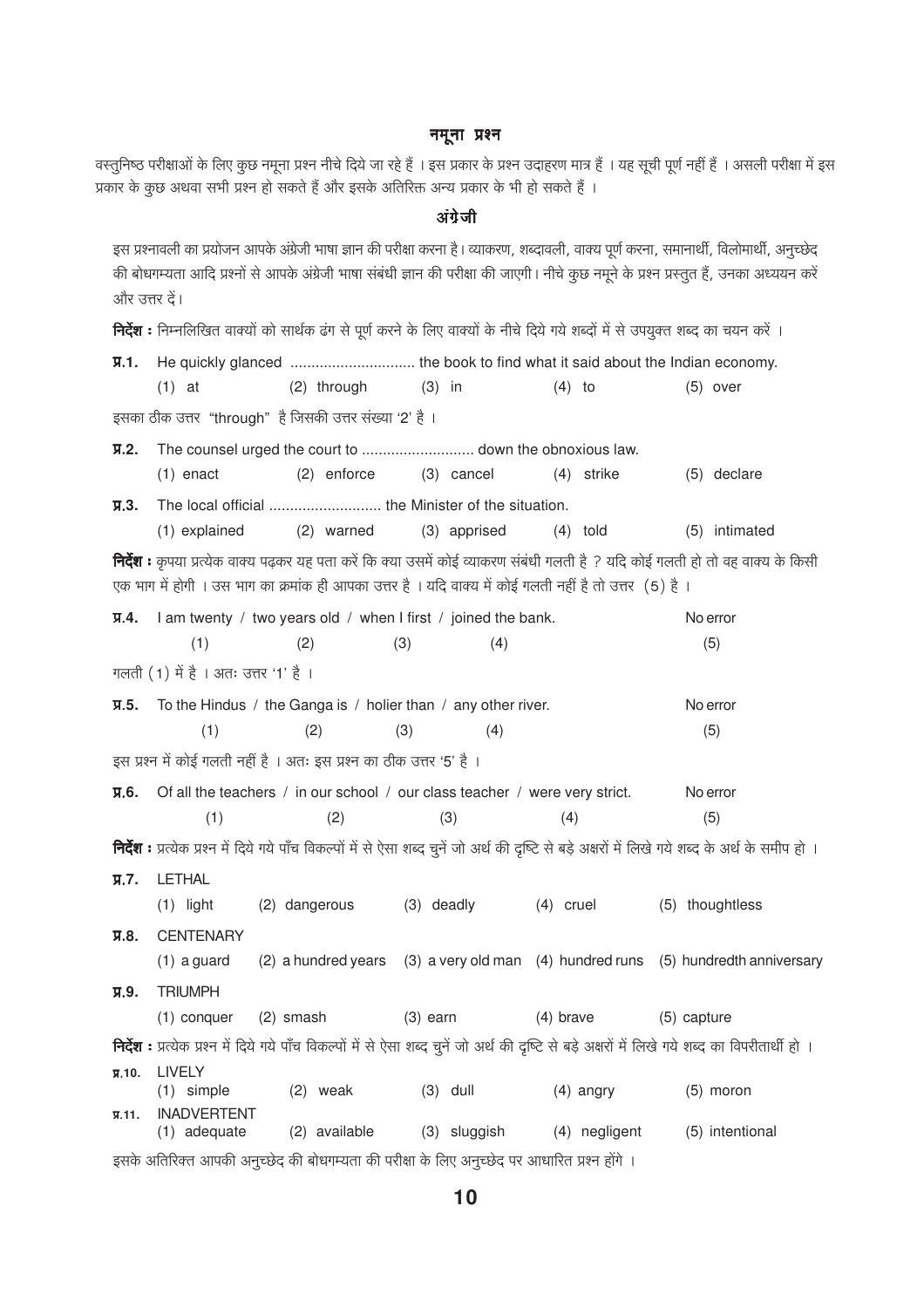#### **SAMPLE QUESTIONS**

Below are given some sample questions for the objective type tests. The types of questions are only illustrative and not exhaustive. In actual test you may find questions on some or all of these types and also questions on the types not mentioned here.

## **English**

This is a test to see how well you know English. Your English language ability would be tested through questions on grammar, vocabulary, sentence completion, synonyms, antonyms, comprehension of a passage, etc. Study and answer the sample questions given below :

**Directions :** Pick out the most appropriate word from amongst the words given below each sentence to complete it meaningfully.

| (1) at | (2) through | (3) in | (4) to | (5) over |
|--------|-------------|--------|--------|----------|

The correct answer is "through" which is answer No. 2.

| $(1)$ enact                                            | (2) enforce (3) cancel | (4) strike | (5) declare   |
|--------------------------------------------------------|------------------------|------------|---------------|
|                                                        |                        |            |               |
| $(1)$ explained $(2)$ warned $(3)$ apprised $(4)$ told |                        |            | (5) intimated |

**Directions :** Read each sentence to find out whether there is any grammatical error in it. The error, if any, will be in one part of the sentence. The number of that part of the sentence is your answer. If there is no error, the answer is (5).

|      | (1)                                    | <b>Q.4.</b> I am twenty / two years old / when I first / joined the bank.<br>(2)         | (3)<br>(4)   | (5)         | No error                                                                                                           |
|------|----------------------------------------|------------------------------------------------------------------------------------------|--------------|-------------|--------------------------------------------------------------------------------------------------------------------|
|      |                                        | The error is in (1). Therefore the answer is '1'.                                        |              |             |                                                                                                                    |
|      | (1)                                    | <b>Q.5.</b> To the Hindus / the Ganga is / holier than / any other river.<br>(2)         | (3)<br>(4)   |             | No error<br>(5)                                                                                                    |
|      |                                        | In this question, there is no error; therefore the right answer to this question is '5'. |              |             |                                                                                                                    |
| Q.6. | (1)                                    | Of all the teachers / in our school / our class teacher / were very strict.<br>(2)       | (3)          | (4)         | No error<br>(5)                                                                                                    |
|      | meaning to the word given in capitals. |                                                                                          |              |             | Directions : In each of the following questions, select from amongst the five alternatives, the word nearest in    |
| Q.7. | <b>LETHAL</b><br>$(1)$ light           | (2) dangerous                                                                            | $(3)$ deadly | $(4)$ cruel | thoughtless<br>(5)                                                                                                 |
| Q.8. | <b>CENTENARY</b><br>$(1)$ a guard      | (2) a hundred years                                                                      |              |             | (3) a very old man (4) hundred runs (5) hundredth anniversary                                                      |
| Q.9. | <b>TRIUMPH</b><br>$(1)$ conquer        | $(2)$ smash                                                                              | $(3)$ earn   | $(4)$ brave | (5) capture                                                                                                        |
|      |                                        | in meaning of the word given in capitals.                                                |              |             | Directions : In each of the following questions, select from amongst the five alternatives, the word most opposite |
|      | Q.10. LIVELY                           |                                                                                          |              |             |                                                                                                                    |

| $(1)$ simple                        | (2) weak      | $(3)$ dull   | $(4)$ angry   | $(5)$ moron     |
|-------------------------------------|---------------|--------------|---------------|-----------------|
| Q.11. INADVERTENT<br>$(1)$ adequate | (2) available | (3) sluggish | (4) negligent | (5) intentional |
|                                     |               |              |               |                 |

In addition, there will be questions based on passage, to test your comprehension.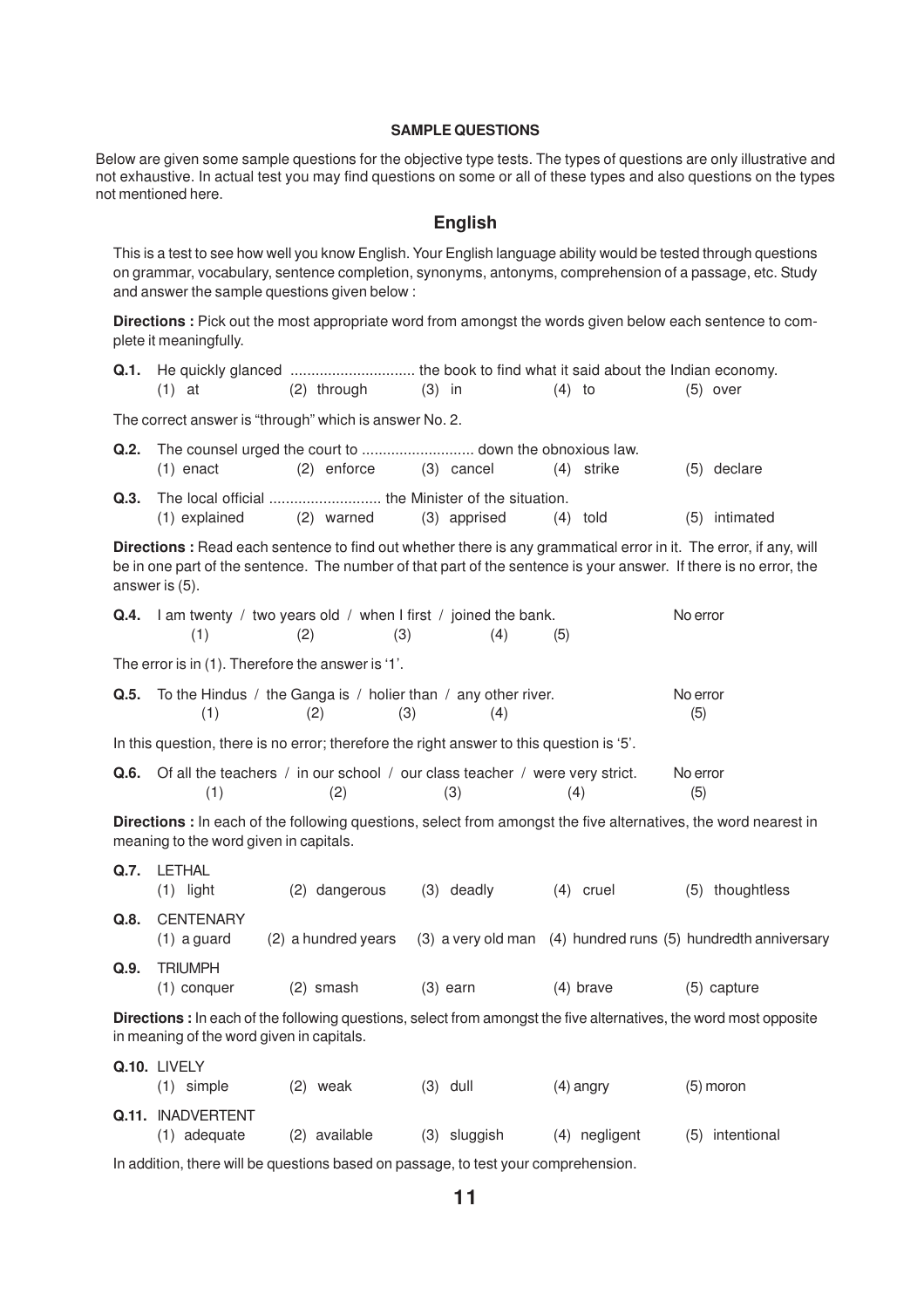## सामान्य सचेतता बैंकिंग उद्योग के विशेष संदर्भ में

यह परीक्षा आपकी अतीत और वर्तमान की घटनाओं के बारे में आपकी जागरुकता के मापन के लिये है। काले धन को सफेद (वैध) करने (money laundering) के जोखिम का सामना करने के लिए निम्नलिखित में से किस वित्तीय संस्थान  $\P.12.$ ने अपने ग्राहक को जानों (know your customer) योजना शुरू की है ? (2) भा.रि.बैं. (3) नाबार्ड (4) सिड़बी (SIDBI) (5) दिए गए विकल्पों को छोड़कर अन्य (1) भा.स्टे.बै. (SBI) भारत में, निम्नलिखित में से किस क्षेत्र ने, राज्यों की आय की वृद्धि तय करने में, अधिकतम योगदान दिया है ?  $\P.13.$  $(4)$  परिवहन  $(1)$  ऊर्जा (2) पर्यटन (3) सेवा  $(5)$  कृषि निम्नलिखित में से वह कौनसा राज्य है जिसमें गरीबी रेखा के नीचे रहनेवाले लोगों की संख्या अधिकतम हैं ?  $9.14.$ (2) आंध्र प्रदेश (3) उत्तर प्रदेश  $(5)$  उडिसा  $(1)$  बिहार  $(4)$  राजस्थान आस्कर पुरस्कार निम्न में से किस क्षेत्र में उत्तम प्रदर्शन हेतु दिये जाते हैं ?  $9.15.$  $(1)$  चलचित्र  $(2)$  साहित्य (3) खेल (4) विज्ञान और तकनीकी (5) समाजसेवा व्यावसायिक ज्ञान चार्टर्ड अकाउंटेंट आस्थगित राजस्व व्यय की संकल्पना, निम्नलिखित में से किस लेखा संकल्पना से करीब से संबद्ध है ? Я. 16.  $(2)$  लाभकारी कारबारवाला संस्थान  $(3)$  मैचिंग कानसेप्ट (4) कनजरवेशन (5) कनसिस्टेन्सी  $(1)$  उपचय जोरिवम विश्लेषक निम्न में से कौन सा बाजार जोखिम **नहीं** है ?  $\P.17.$  $(A)$  चलनिधि जोखिम  $(B)$  ब्याजधर जोखिम (C) धोरवाधड़ी जोखिम  $(1)$  केवल A  $(2)$  केवल B  $(3)$  A व C दोनों (4) केवल C (5) दिए गए विकल्पों को छोड़कर अन्य विधि अधिकारी निम्न में से कौनसा किसी संविदा का न्यायसंगत आब्जेक्ट है ? Л. 18. (1) कानून द्वारा प्रतिबंधित (2) धोखाधड़ी पूर्ण (3) किसी व्यक्ति या सम्पत्ति के लिये हानिकारक  $(4)$  जननीति के खिलाफ (5) दिए गए विकल्पों को छोड़कर अन्य सूचना प्रौद्योगिकी अधिकारी Я.19. पब्लिक डाटा मेंबर्स तक पहूँचा जा सकता है — (1) केवल बेस क्लास से ही (2) दोनों बेस क्लास तथा उससे डिराइवड क्लासों से (3) किसी भी विधि से नहीं पहुंचा जा सकता है (4) ये सभी (5) दिए गए विकल्पों को छोड़कर अन्य तकनीकी अधिकारी (परिसर)  $\P$ .20. परियोजनाओं की योजना के लिए पहली आविष्कृत विधि थी ––––  $(1)$  बार चार्ट (2) माइल स्टोन  $(3)$  CPM  $(4)$  PERT (5) दिए गए विकल्पों को छोड़कर अन्य तकनीकी अधिकारी (मूल्यांकन) विशिष्ट टेंपरेचर सिमाओं के बीच कार्य करनेवाली हीट इंजिन निम्न में से किस पर कार्य करने से सर्वाधिक कार्यक्षम होती है ?  $\Pi.21.$ (1) ओटो सायकल  $(2)$  डिजल सायकल (3) कॅरनॉट सायकल  $(4)$  रँकिन सायकल (5) ड्यूएल सायकल